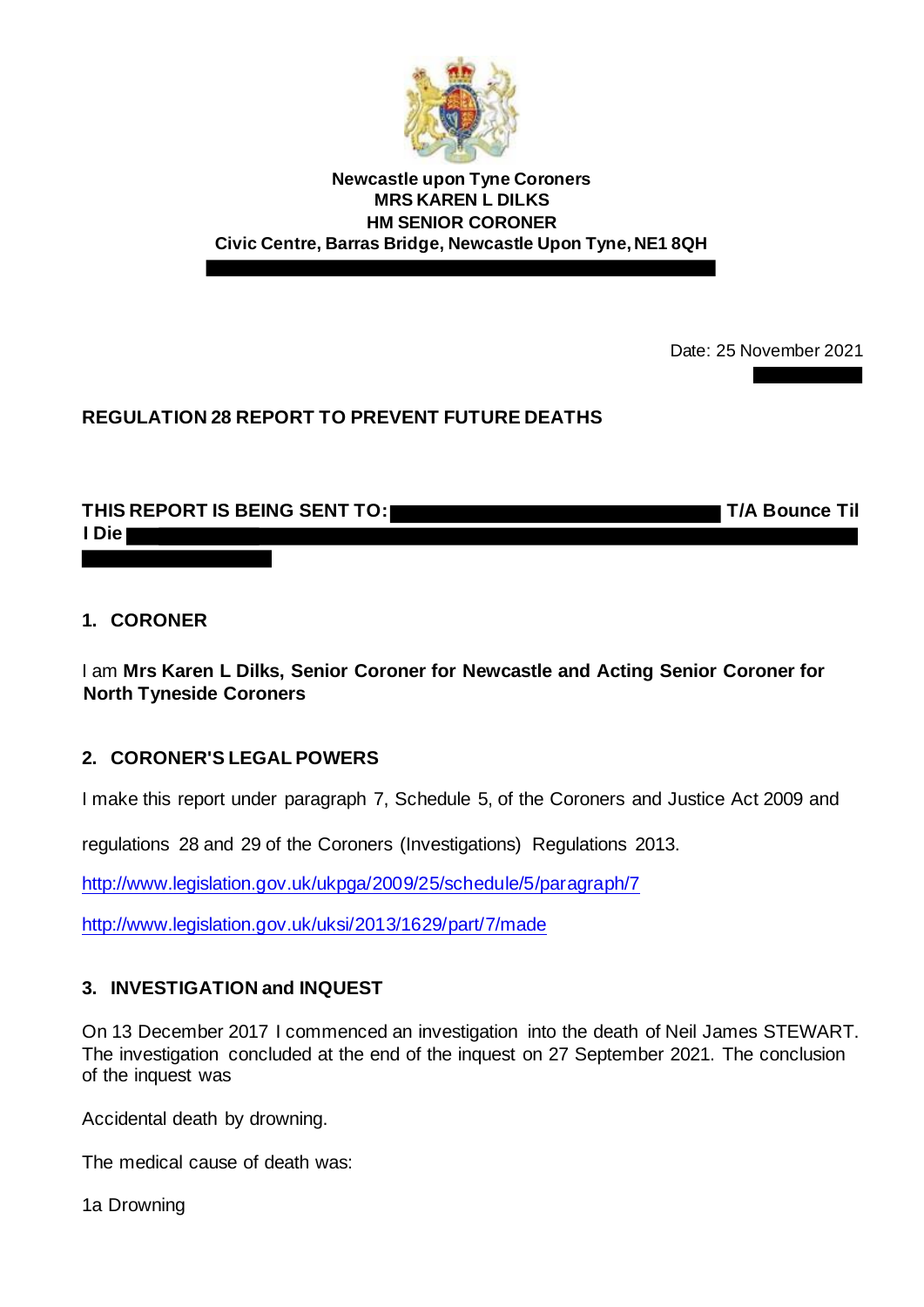1b

 $1c$ 

II

# **4. CIRCUMSTANCES OF THE DEATH**

Neil James Stewart was born on the 13th October 1987. He travelled to Amsterdam in November 2017 with his girlfriend and friends. On 18<sup>th</sup> November 2017 he boarded a party boat (organised by Bounce Til I Die (BTID)) which was sailing on the Noordzeekanaal waters around Amsterdam. He was witnessed to jump from the boat and enter the canal and sight of him was rapidly lost. His body was recovered from the said canal on the 3rd December 2017. The Nordzeekanal is 13 miles (21 kilometers) long and 550 feet (170 meters) wide and 50 feet (15.5 meters) deep.

# **5. CORONER'S CONCERNS**

**6.** During the course of the inquest the evidence revealed matters giving rise to concern. In my opinion there is a risk that future deaths will occur unless action is taken. In the circumstances it is my statutory duty to report to you.

### The **MATTERS OF CONCERN** are as follows -

The following action is required to avoid future deaths:

(1) Create and adopt a written safety policy/protocol in which you clearly document the steps you will put in place to protect your guests, your expectation of them and their conduct and a clear warning of the risks associated with the events they may attend

(2) Create/adopt a written policy/protocol for providing services (entertainment) at a venue that is associated with risks unique/specific to that venue which should include bespoke warnings/guidance to be given to clients who attend.

(3) When providing entertainment services in venue where another provider is responsible for organisation, safety of guests – discuss with the provider the details and clearly document the distinction in those responsibilities and give guidance to guests accordingly

## **7. ACTION SHOULD BE TAKEN**

In my opinion action should be taken to prevent future deaths and I believe you and **have the power to take such action.** 

### **8. YOUR RESPONSE**

You are under a duty to respond to this report within 56 days of the date of this report, namely by 11 January 2022. I, the coroner, may extend the period.

Your response must contain details of action taken or proposed to be taken, setting out the timetable for action. Otherwise you must explain why no action is proposed.